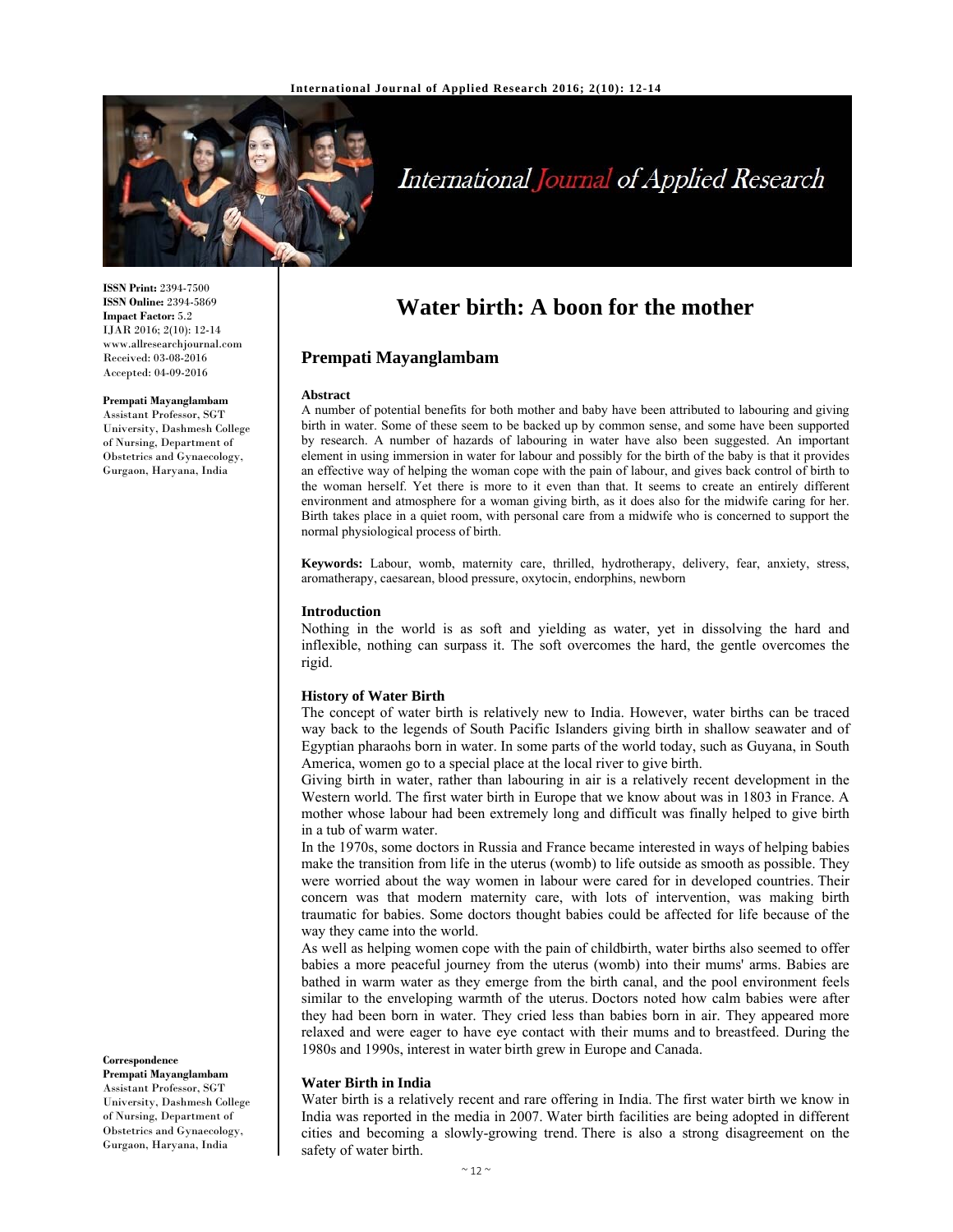Due to this, and lack of enough evidence to either support or discourage water birth, it is not recommended by most doctors in India. It is also worth noting that, water births are recommended in the UK, but not recommended in the US.

Water Birth has finally made its way into India. The first baby was born end April in Delhi. It's a water baby for former South African cricketer Jonty rhodes whose wife Melanie Jeanee delivered at a Santa Cruz hospital on Thursday afternoon. The couple have named their daughter, born in the midst of the IPL cricketing season, India Jeanne Jonty Rhodes.

''The baby girl, born by natural water birth, at 3.29 pm weighs 3.71 kg. The couple are extremely overwhelmed and thrilled about the new addition to the family,'' said Dr Bhupendra Avasthi of Surya Mother and Child Care hospital at Santa Cruz.

Water birth is beyond the physical aspect of water, it is an attitude to care, an attitude which believes in the normal physiology of labour and the ability to deliver with minimum medical intervention in low risk labouring women. Its an attitude both of the medical personnel as well as the woman in labour.

#### **What is Water Birth?**

The technique, also known as "hydrotherapy" was first used in France in 1803 and is quite popular in Western countries as doctors feel that it not only makes deliveries more comfortable for women but also prevent any infection or complications. Water birth is an ancient technique that plays a crucial role in reducing labour pain for women during normal delivery and avoid cesarean section. The mother in labour is immersed in pool of adequately warm water. With increased tension, fear, anxiety and stress level, many pregnant women are opting for water birth technique for the delivery of their babies.

### **Who Can Offer Water Birth**

Practitioners who have a track record of high percentage of normal vaginal deliveries, who have the experience and patience to let women labour at their own pace, who can provide one to one care and support, monitoring constantly both the mother and baby, and if required, have the infrastructure to safely and quickly intervene when required. Water is known to be relaxing, rejuvenating. A warm bath at the end of the day refreshes.

Michel Odent in 1960s used this medium to give pain relief in labour, one of his patients was so comfortable there, that for delivery, she refused to get out of the bath tub and delivered a calm baby under water.

This accidental under water delivery made him do extensive research and he came to the conclusion that water is safe for both mother and baby. This is subsequently found out to be true by thousands of mothers all over the world.

# **Benefits of Water Birth**

Water helps provide relief to women in labour and facilitates child birth. Hydrotherapy can be complimented by aromatherapy, massages for relaxation. [Use water birth tech to reduce labour pain, avoid cesarean]

**Relaxation:** If the mother is very tense, contractions can become erratic. Labour stops and starts without progressing steadily. The relaxing effect of water will help to keep the

contractions in rhythm so that they are less stressful for the mother and the baby.

**Shorter labour:** The water helps to relax muscles, so that the mother don't waste any energy being tense. All the energy can be used to focus on contractions. This will help make labour quicker.

**Privacy and control:** When the mother is in the pool, she is in her own world and may feel much more in control. She can labour undisturbed in the privacy of the pool.

**Buoyancy:** The water makes it easy for the mother to move about, so that she can make herself comfortable. The best position for the mother is likely to be the one to help the baby move most easily through her pelvis.

**Coping with pain**: Being immersed in warm water may make contractions more bearable, just as having a bath helps ease tummy ache or backache. Therefore, it is less likely to need pain relief drugs such as pethidine or an epidural to cope.

**Constant presence of a doctor:** Hospital protocols state that a doctor must be with the mother all the time she is in the birthing pool. If she is labouring on dry land, it is quite common for the doctor to leave her for periods while she attends to other women in labour.

**Natural labour:** If women is using a birthing pool, she is less likely to have medical interventions in labour.

#### **Risks of Water Birth**

Application of water birth technique requires a far greater rigour than the conventional deliveries as it takes more time and one has to arrange huge amounts of processed water of the highest quality and the medical practitioner must be highly motivated to tread a different path. [10 Ways To Speed Up Labour Pain]

**Baby starting to breathe underwater:** The mother might be frightened that her baby will inhale water if he is born in the birthing pool and starts breathing before he has been brought to the surface. However, preliminary research suggests that babies may only be at risk of inhaling water if they are kept under water for a long time (up to an hour). The baby will still be receiving oxygen via the umbilical cord, which is attached to the placenta inside you.

**Greater risk of tearing:** Some doctors believe that the perineum is more likely to tear if a woman gives birth in water.

**Snapped umbilical cord**: It's slightly more common for the umbilical cord to snap following a water birth than a land birth. A snapped cord should not be an emergency situation for a properly trained doctor. Doctors are now advised to avoid pulling on the cord as they lift the baby from the water into his mother's arms.

'' Birthing in water is considered to be one of the most beneficial options for a woman and her baby. It creates a naturally calm and peaceful atmosphere and allows the freedom of movement and pain release,'' said Dr Avasthi.